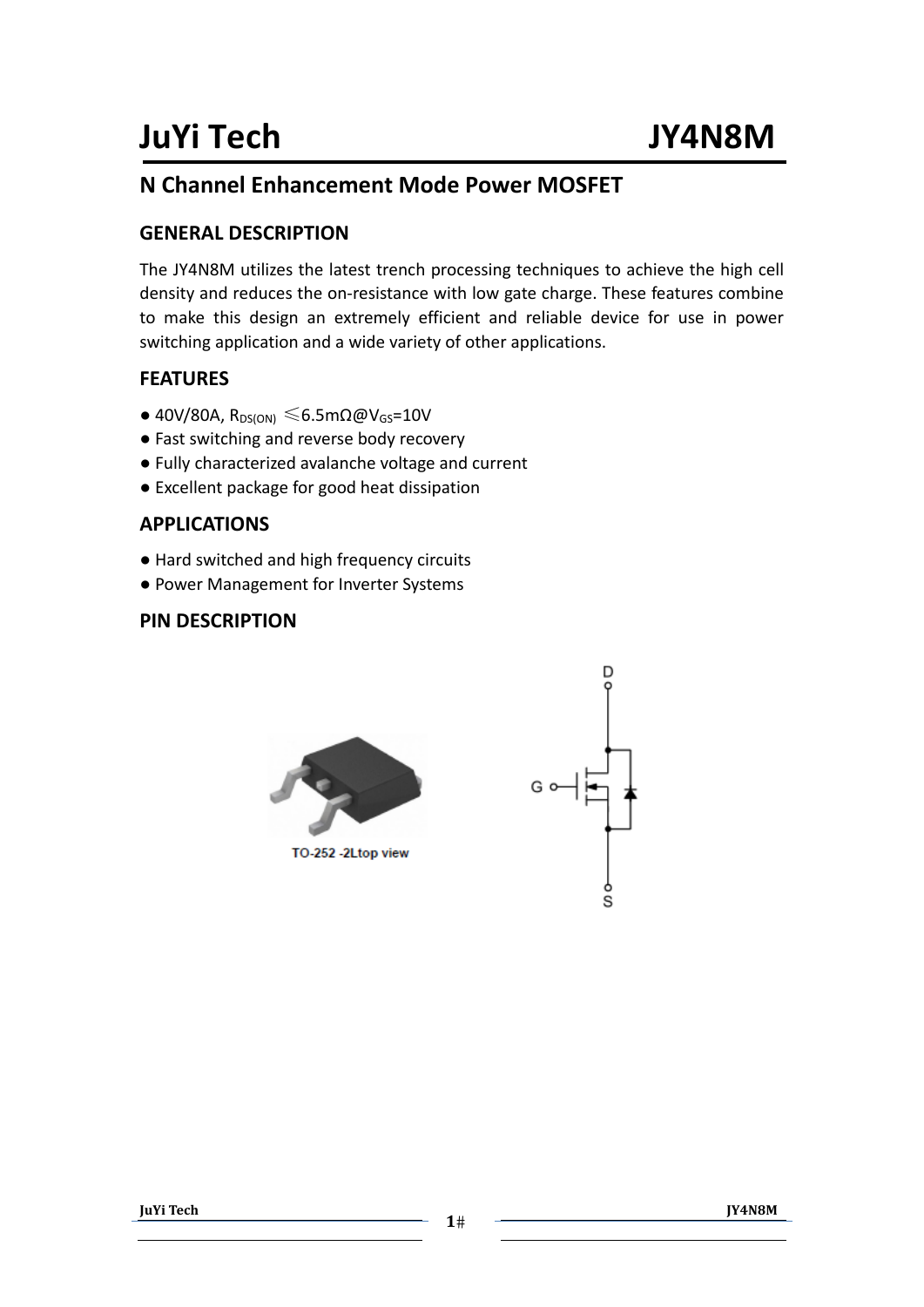| Symbol          | <b>Parameter</b>                              | Limit               | <b>Unit</b>     |              |  |
|-----------------|-----------------------------------------------|---------------------|-----------------|--------------|--|
| $V_{DS}$        | Drain-Source Voltage                          |                     | 40              | v            |  |
| $V_{GS}$        | Gate-Source Voltage                           |                     | ±20             | v            |  |
|                 | <b>Continuous Drain</b>                       | $Tc = 25^\circ C$   | 80              | A            |  |
| $I_D$           | Current                                       | Tc= $100^{\circ}$ C | 55              |              |  |
| I <sub>DM</sub> | <b>Pulsed Drain Current</b>                   |                     | 350             | A            |  |
| $P_D$           | <b>Maximum Power Dissipation</b>              |                     | 80              | W            |  |
|                 | Operating Junction and Storage Temperature    |                     | $-55$ to $+175$ | $^{\circ}$ C |  |
| $T_J T_{STG}$   | Range                                         |                     |                 |              |  |
| $R_{\theta$ JC  | Thermal Resistance-Junction to Case           | 1.88                | $^{\circ}$ C/W  |              |  |
| $R_{\theta$ ja  | <b>Thermal Resistance-Junction to Ambient</b> | 92                  |                 |              |  |

## **Absolute Maximum Ratings(**Tc=25ºC Unless Otherwise Noted**)**

## **Electrical Characteristics(Ta=25°C Unless Otherwise Noted)**

| Symbol                        | Parameter                | <b>Conditions</b>                    | Min | <b>Typ</b> | <b>Max</b>   | Unit      |
|-------------------------------|--------------------------|--------------------------------------|-----|------------|--------------|-----------|
| <b>Static Characteristics</b> |                          |                                      |     |            |              |           |
| BV <sub>DSS</sub>             | Drain-Source             | $V_{GS}$ =0V, $I_{DS}$ =250uA        | 40  |            |              | V         |
|                               | <b>Breakdown Voltage</b> |                                      |     |            |              |           |
| $I_{DSS}$                     | Zero Gate Voltage        |                                      |     |            | $\mathbf{1}$ |           |
|                               | <b>Drain Current</b>     | $V_{DS}$ =40V,V <sub>GS</sub> =0V    |     |            |              | uA        |
| l <sub>GSS</sub>              | Gate-Body Leakage        | $V_{GS} = \pm 20V$ , $V_{DS} = 0V$   |     |            | $\pm$ 100    | nA        |
|                               | Current                  |                                      |     |            |              |           |
| $V_{GS(th)}$                  | <b>Gate Threshold</b>    |                                      | 1.2 | 1.8        | 2.5          | $\vee$    |
|                               | Voltage                  | $V_{DS} = V_{GS}$ , $I_{DS} = 250uA$ |     |            |              |           |
| $R_{DS(ON)}$                  | Drain-Source             |                                      |     | 5.4        | 6.5          | $m\Omega$ |
|                               | On-state Resistance      | $V_{GS}$ =10V, $I_{DS}$ =20A         |     |            |              |           |
| <b>g</b> <sub>FS</sub>        | Forward                  | $V_{DS}$ =10V, $I_{DS}$ =20A         | 16  |            |              | S         |
|                               | Transconductance         |                                      |     |            |              |           |

**JuYi Tech**

 $2\#$  **Transformation**  $\overline{Y4N8M}$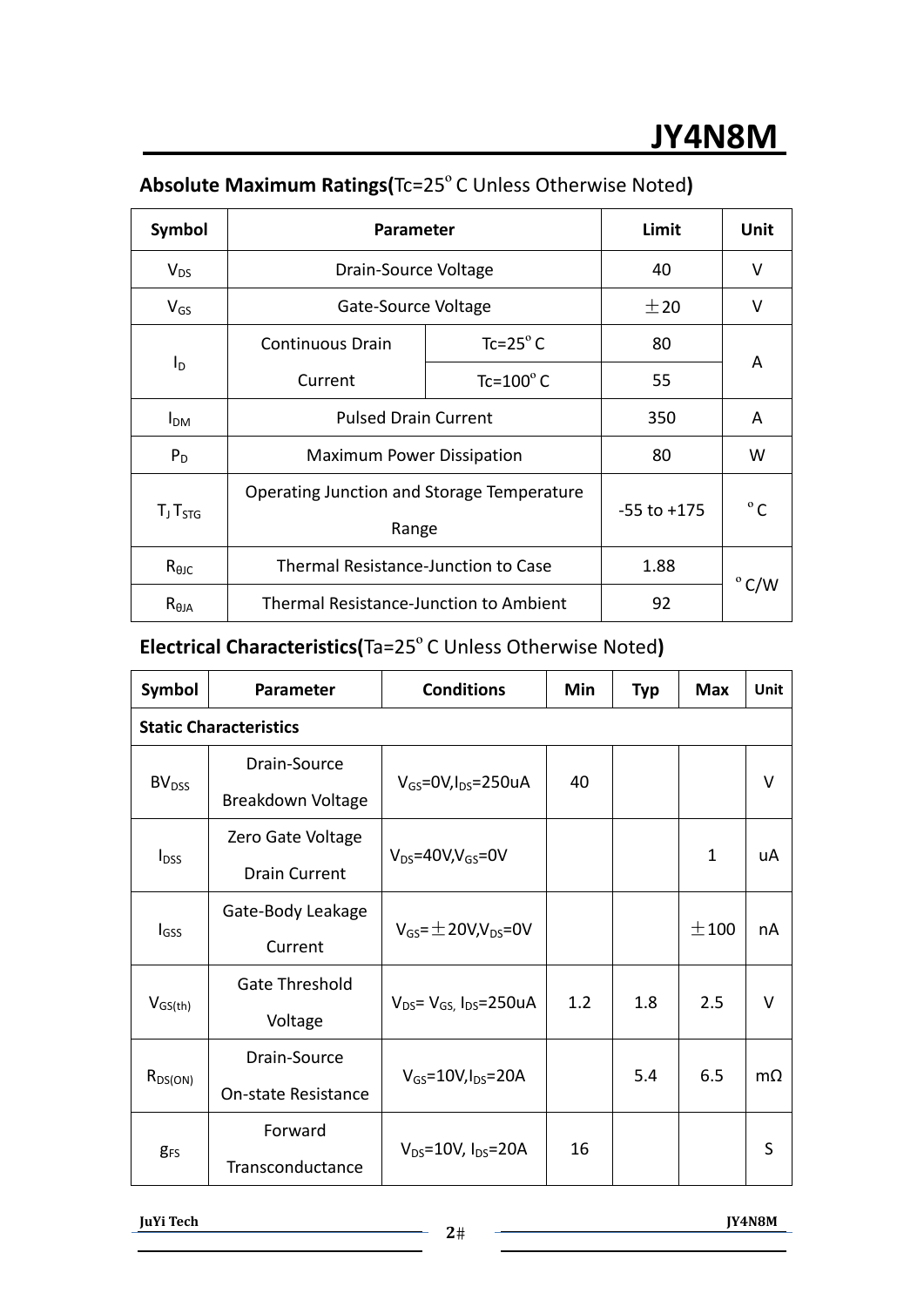# **JY4N8M**

| Symbol                                    | <b>Parameter</b>                | <b>Conditions</b>                                                            | Min | <b>Typ</b> | <b>Max</b> | <b>Unit</b> |  |
|-------------------------------------------|---------------------------------|------------------------------------------------------------------------------|-----|------------|------------|-------------|--|
| <b>Drain-Source Diode Characteristics</b> |                                 |                                                                              |     |            |            |             |  |
| $V_{SD}$                                  | Diode Forward<br>Voltage        | $V_{GS}$ =0V, $I_{SD}$ =80A                                                  |     |            | 1.2        | V           |  |
| Trr                                       | Reverse Recovery Time           | $I_{SD} = 40A$                                                               |     | 30         |            | ns          |  |
| Qrr                                       | Reverse Recovery Charge         | $di/dt = 100A/us$                                                            |     | 32         |            | nC          |  |
|                                           | <b>Dynamic Characteristics</b>  |                                                                              |     |            |            |             |  |
| $R_G$                                     | Gate Resistance                 | $V_{GS}$ =0V,V <sub>DS</sub> =0V,<br>$f=1$ MHZ                               |     | 1.2        |            | Ω           |  |
| $T_{d(on)}$                               | Turn-on Delay Time              | $V_{DS}$ =20V, R <sub>G</sub> =3 $\Omega$ ,<br>$I_{DS} = 40A, V_{GS} = 10V,$ |     | 12         |            | ns          |  |
| Tr                                        | Turn-on Rise Time               |                                                                              |     | 10         |            |             |  |
| $T_{d(off)}$                              | Turn-off Delay Time             |                                                                              |     | 35         |            |             |  |
| $T_f$                                     | Turn-off Fall Time              |                                                                              |     | 11         |            |             |  |
| C <sub>ISS</sub>                          | Input Capacitance               | $V_{GS=}$ OV,<br>$V_{DS} = 20V,$                                             |     | 4005       |            |             |  |
| C <sub>oss</sub>                          | <b>Output Capacitance</b>       |                                                                              |     | 700        |            | pF          |  |
| $C_{RSS}$                                 | Reverse Transfer<br>Capacitance | $f=1.0MHz$                                                                   |     | 380        |            |             |  |
| $Q_{\rm g}$                               | <b>Total Gate Charge</b>        | $V_{DS} = 20V, I_D = 20A,$<br>$V_{GS} = 10V$                                 |     | 45         |            |             |  |
| $Q_{gs}$                                  | Gate-Source Charge              |                                                                              |     | 12         |            | nC          |  |
| $Q_{gd}$                                  | Gate-Drain Charge               |                                                                              |     | 15         |            |             |  |

### **Electrical Characteristics(**Ta=25ºC Unless Otherwise Noted**)**

**JuYi Tech**

 $3\#$  **Transformation**  $JY4N8M$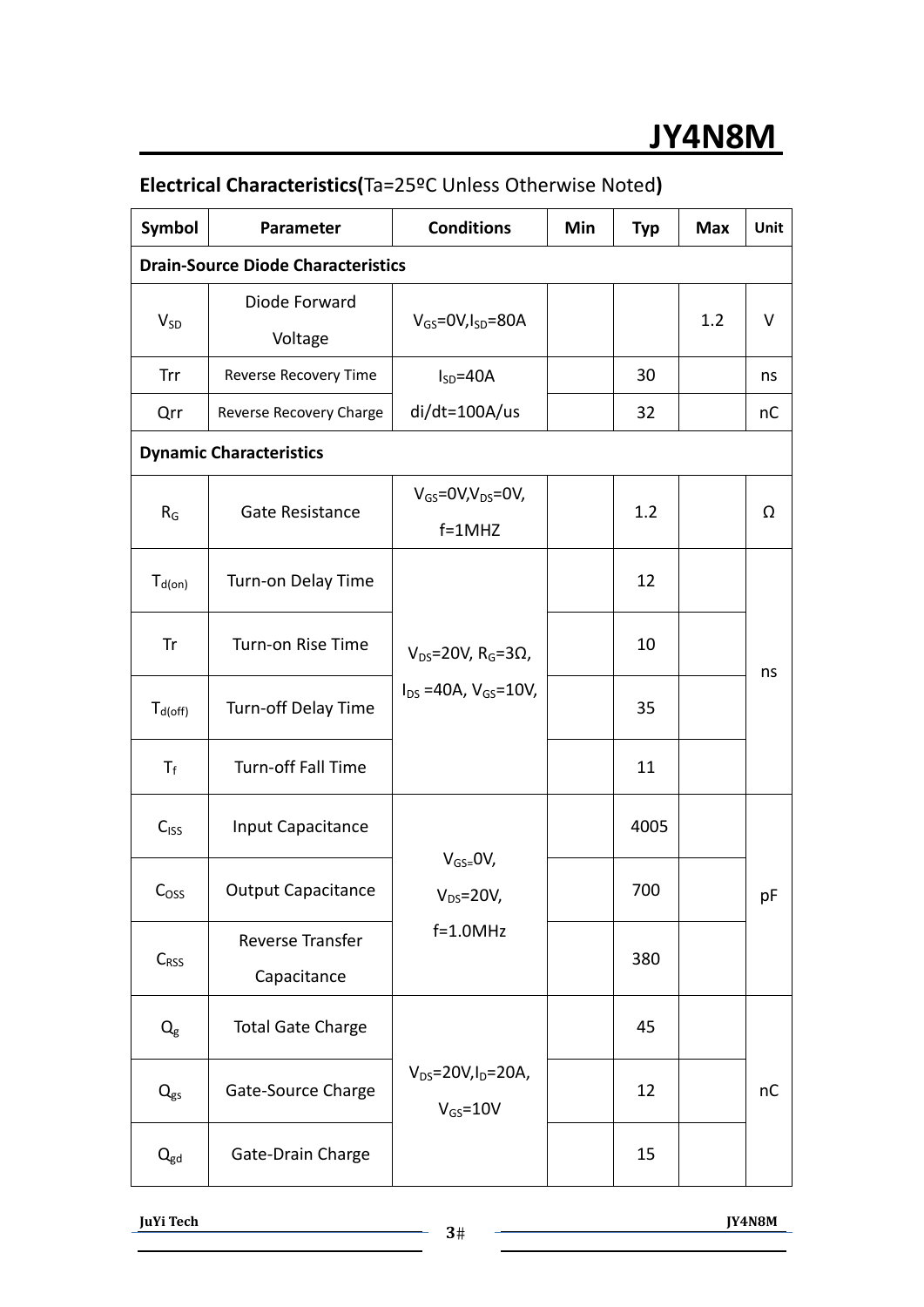

### **Typical electrical and thermal characteristics**

**JuYi Tech**

**<sup>4</sup> JY4N8M**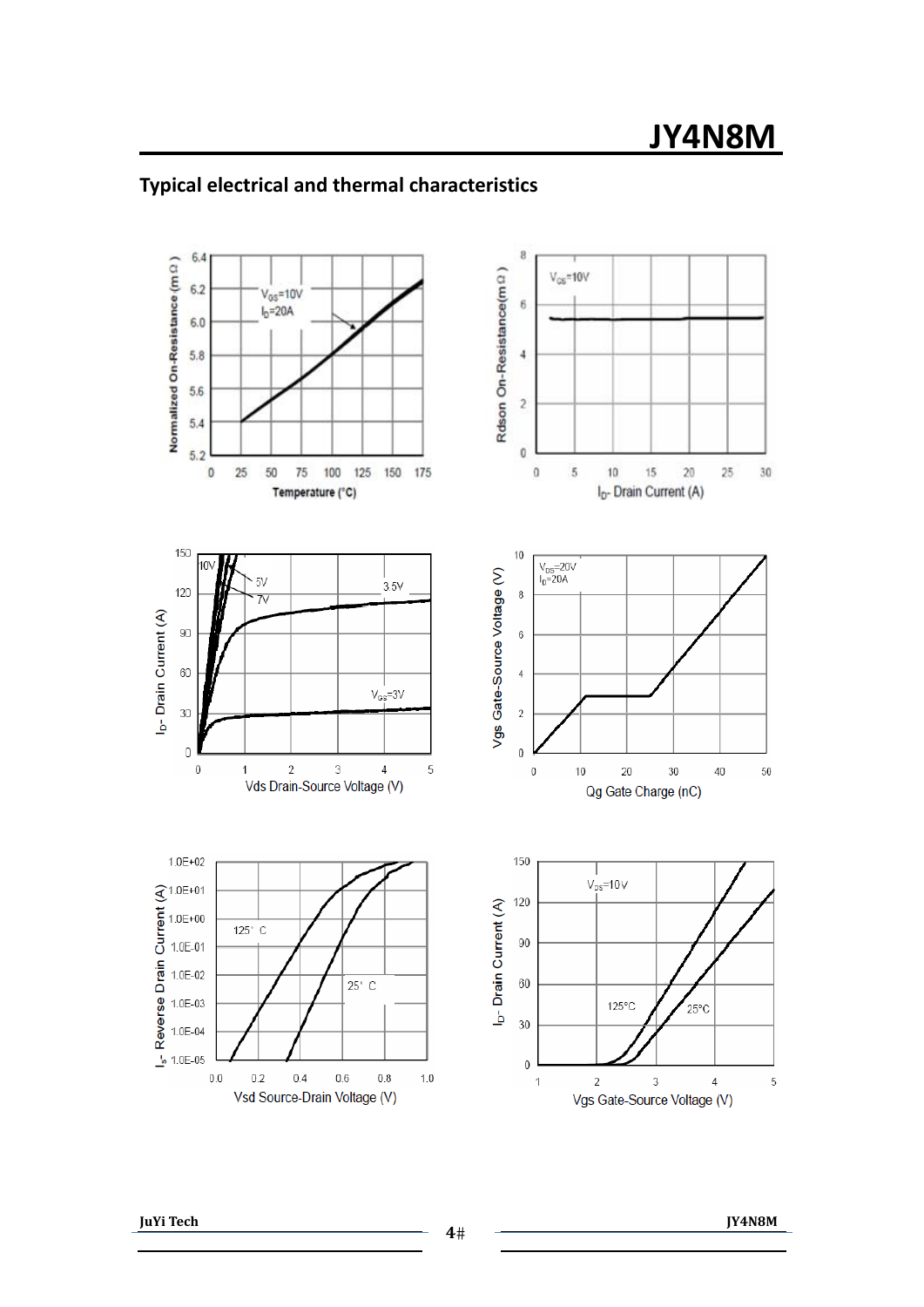

### **Typical electrical and thermal characteristics**

**JuYi Tech**

 $5#$  **The CONSTITUTE 19 IV4N8M**